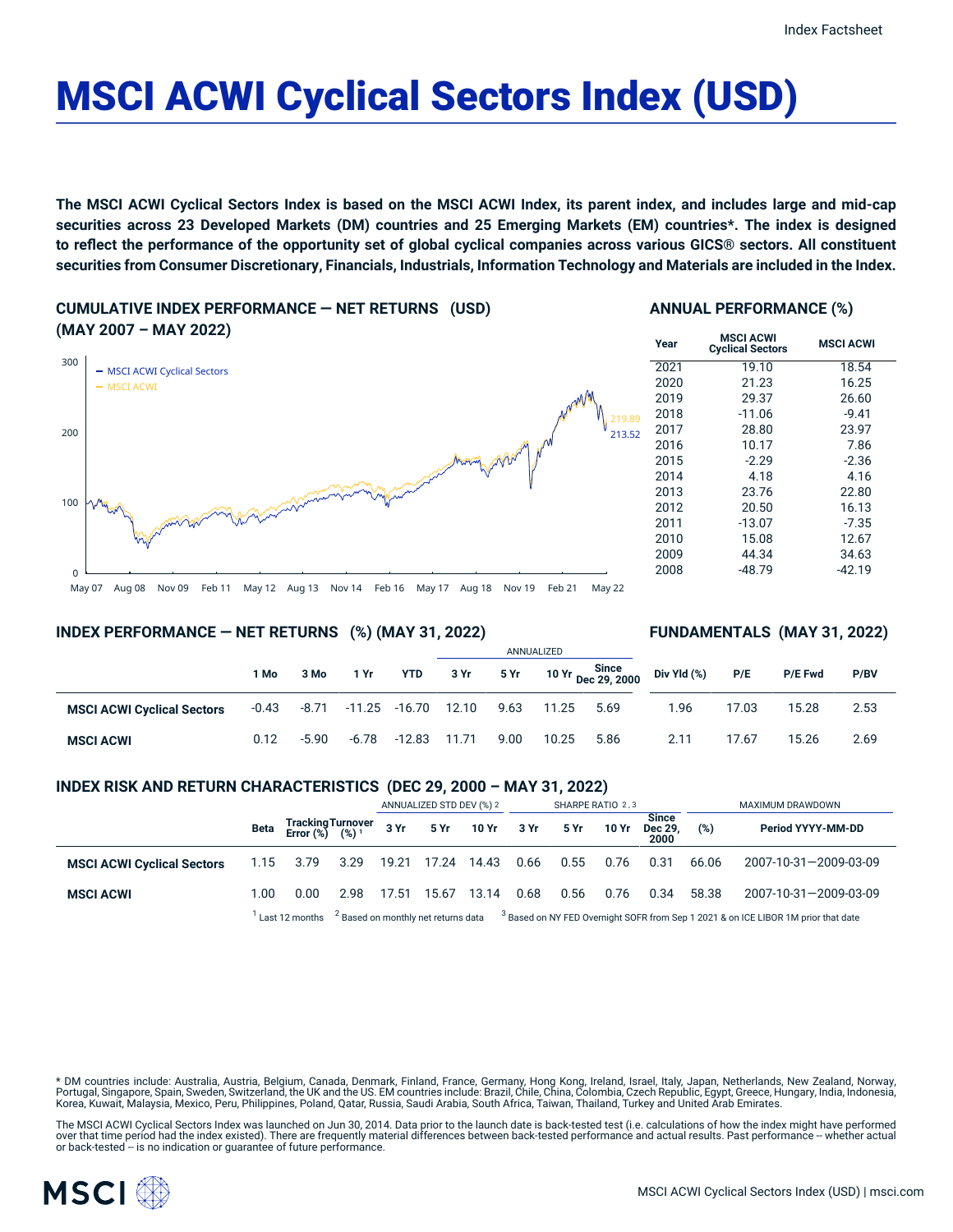#### **INDEX CHARACTERISTICS**

|                     | <b>MSCI ACWI</b><br><b>Cyclical Sectors</b> | <b>MSCI ACWI</b> |  |  |  |  |  |
|---------------------|---------------------------------------------|------------------|--|--|--|--|--|
| Number of           | 2.180                                       | 2.933            |  |  |  |  |  |
| <b>Constituents</b> |                                             |                  |  |  |  |  |  |
|                     | Weight $(*)$                                |                  |  |  |  |  |  |
| Largest             | 5.57                                        | 4.02             |  |  |  |  |  |
| <b>Smallest</b>     | 0.00                                        | 0.00             |  |  |  |  |  |
| Average             | 0.05                                        | 0.03             |  |  |  |  |  |
| <b>Median</b>       | 0.01                                        | 0.01             |  |  |  |  |  |

## **TOP 10 CONSTITUENTS**

|                                 | Country | <b>Index</b><br>Wt. (%) | Parent<br><b>Index</b><br>$Wt.$ $(\%)$ | <b>Sector</b>     |
|---------------------------------|---------|-------------------------|----------------------------------------|-------------------|
| <b>APPLE</b>                    | US      | 5.57                    | 4.02                                   | Info Tech         |
| MICROSOFT CORP                  | US      | 4.42                    | 3.19                                   | Info Tech         |
| AMAZON.COM                      | US      | 2.50                    | 1.81                                   | Cons Discr        |
| <b>ALPHABET A</b>               | US      | 1.56                    | 1.13                                   | <b>Comm Srvcs</b> |
| <b>ALPHABET C</b>               | US      | 1.49                    | 1.07                                   | Comm Srvcs        |
| <b>TESLA</b>                    | US      | 1.48                    | 1.07                                   | Cons Discr        |
| <b>TAIWAN SEMICONDUCTOR MFG</b> | TW      | 1.08                    | 0.78                                   | Info Tech         |
| <b>NVIDIA</b>                   | US      | 1.07                    | 0.77                                   | Info Tech         |
| <b>META PLATFORMS A</b>         | US      | 1.05                    | 0.75                                   | <b>Comm Srvcs</b> |
| <b>BERKSHIRE HATHAWAY B</b>     | US      | 0.94                    | 0.68                                   | <b>Financials</b> |
| Total                           |         | 21.16                   | 15.27                                  |                   |

## **FACTORS - KEY EXPOSURES THAT DRIVE RISK AND RETURN MSCI FACTOR BOX**



## **SECTOR WEIGHTS**



## **MSCI FaCS**



broad global index - MSCI ACWI IMI.

Neutral factor exposure (FaCS = 0) represents MSCI ACWI IMI.

## ● United States 60.34% ● Japan 6.26% ● China 4.03% ● Canada 3.25% **France 2.71% Other 23.41%** 3.25% 4.03% 6.26% 60.34%  $-2.71%$ 23.41%

## **COUNTRY WEIGHTS**